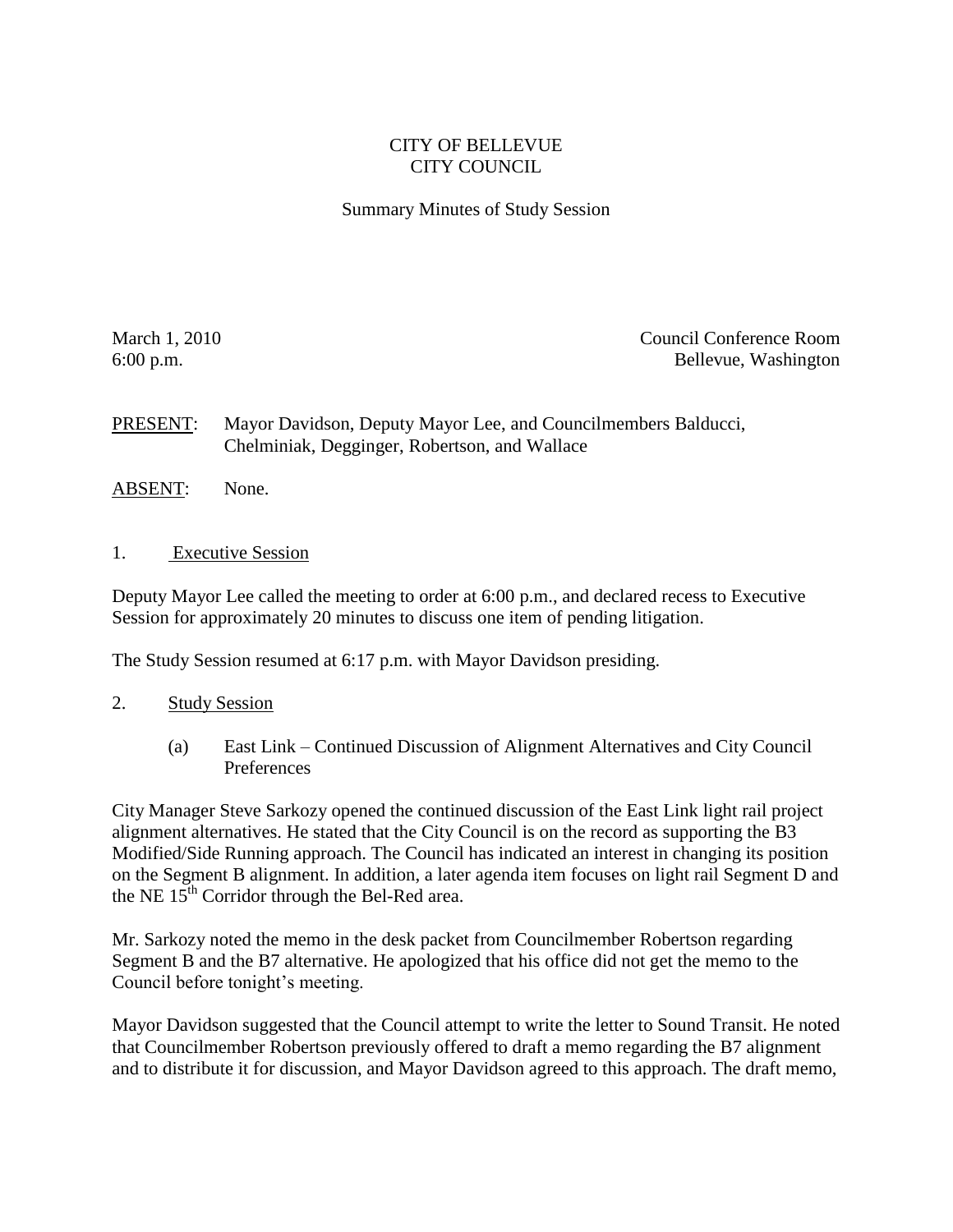provided in Council's desk packet, is not meant to be the base for the letter to be written but represents Councilmember Robertson's perspective.

Mayor Davidson asked Diane Carlson, Director of Intergovernmental Relations, to come to the table to take notes on the Council's position in order to formulate a letter to Sound Transit addressing Segment B. The letter he envisions is threefold: 1) It should express the current Council position preferring alternative B7, 2) It should withdraw the Council's previous request to evaluate the B7 Modified alternative, and 3) It should pledge continued productive discussions with Sound Transit to develop a decision menu for the East Link alignment in Bellevue.

Mayor Davidson stated that some of the issues to be reflected in the letter include the considerable time spent on discussion by the Council, and the public outreach effort regarding Segment B. There has been very little new information on the B3 Side Running option. The City submitted a B7 Modified alternative for study and consideration by Sound Transit, in the hopes of finding a route that would serve the South Bellevue Park and Ride lot and still follow the B7 route. The Council now wishes to withdraw that request based on information the City has received, including a letter from the National Parks Service indicating that the route is not a viable option.

Councilmember Degginger stated that he has not seen the National Parks Service letter. He asked if there would be a vote on the alignment before the letter to Sound Transit is written.

Mayor Davidson indicated he was looking for a head nod, similar to the adoption of the Council's previous preference for the B3 alignment.

Councilmember Degginger suggested that the letter should reflect how many Councilmembers are in support of and opposed to the B7 option.

Responding to Councilmembers Chelminiak and Degginger, Mr. Sarkozy said the National Parks Service letter will be sent out to the Council this week.

Mayor Davidson reviewed Councilmember Robertson's memo regarding the B7 option. The memo suggests that the B7 alignment must be studied to determine whether the cost estimate is correct and whether costs can be reduced. It highlights the need for additional environmental analysis to compare options B3 Modified and B7, as well as further analysis of noise and construction impacts. Ms. Robertson would like to see a timeline to guide the Council on decision dates and deadlines for the East Link process for at least the next 12 months.

Councilmember Degginger stated that the Council has not completed its current discussion about Segment B alternatives. However, the issues that were important during Council's discussions last year were alignment ridership, parking, connections for transit, fewest environmental impacts, fewest residential impacts, and fewest traffic impacts. He noted that all of these are still important today. While the political environment has clearly changed, the facts have remained essentially the same. Alignment B3 has highest ridership, provides the largest park and ride facility, offers more connections to transit, and is located where park and ride impacts can be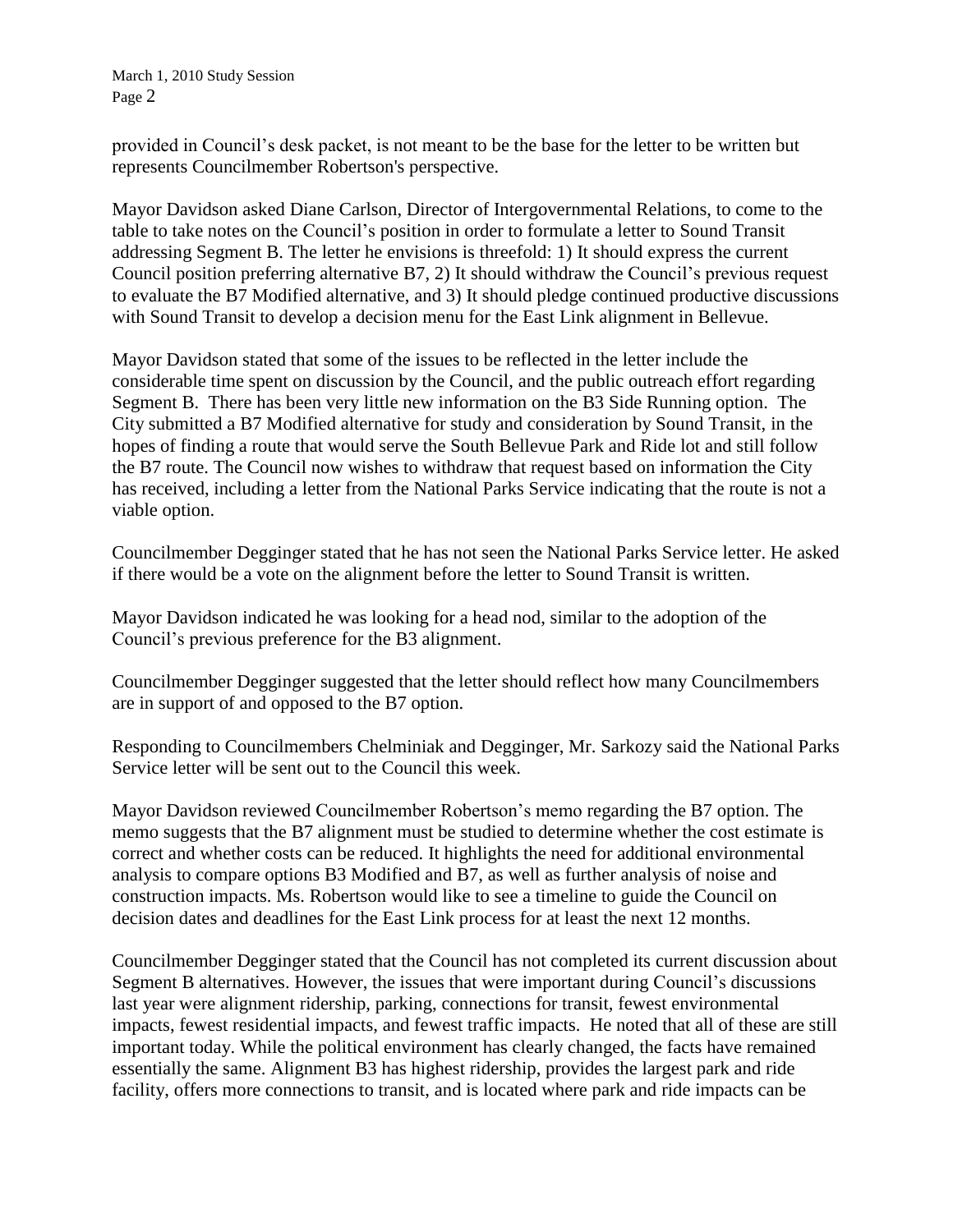mitigated. He reviewed the constraints on the B7 alignment including the inability to build a park and ride lot at a location that people can access. City staff conducted a thorough analysis to identify ways to mitigate this constraint, but determined that it was not feasible.

Mr. Degginger noted severe residential impacts to people living on  $118<sup>th</sup>$  SE. He said he has a hard time understanding how a letter supporting B7 can be based on facts. He agrees with the need to continue working with Sound Transit. It has been a challenging process to make sure the Council comes up with the best alignment for the community and to balance the tradeoffs. He has trouble seeing the wisdom of a letter at this time, and is concerned about how it will be perceived by Sound Transit.

Councilmember Wallace said that with respect to the letter, he would like it to clearly articulate the reasons for supporting B7 and what led to this conclusion. He reviewed what has changed in the past year, including Council's March 2009 letter to Sound Transit requesting a number of modifications and mitigation measures, at least one of which was ignored by Sound Transit, which is the jog down SE  $8<sup>th</sup>$  Street from  $112<sup>th</sup>$  to  $114<sup>th</sup>$ . This would avoid significant impacts to the Sturtevant Slough and would reduce noise impacts. Mr. Wallace said no one other than he has offered any options to improve the B7 alternative. The draft Environmental Impact Statement (DEIS) concluded that it would have only 1,000 boardings per day at the Greenbaum Furniture site. Mr. Wallace said staff indicated that would cause difficulties at  $118<sup>th</sup>$ , which seems reasonable, but no one has offered any suggestions for moving the park and ride, or for perhaps not having a station there at all. No one is looking at B7 to see how it can be improved.

Mr. Wallace said noise issues have not been addressed. Noise impacts have changed because a noise wall was constructed with the widening of I-405, which is not reflected in the DEIS. No one has studied any other options for reducing the noise impacts for condominiums along  $118<sup>th</sup>$ , and no one has come up with a good explanation for how to mitigate the noise impacts for Enatai and Surrey Downs. Everyone appreciates the impacts to Sturtevant Slough north of  $SE 8<sup>th</sup>$  Street. It appears from the joint meeting with Sound Transit, and from the data that has come out in the concept design report, that Sound Transit staff is looking at running the trains up  $112<sup>th</sup>$  instead of going across the Sturtevant Slough. This has even worse impacts on the Surrey Downs neighborhood than with the B3 alternative. Mr. Wallace feels a lot has changed and that it is reasonable to revisit Segment B. He questioned how to avoid impacts to the Winters House. He thinks it would be helpful to articulate this rationale in the letter to Sound Transit, and to work with the agency to obtain answers to these questions and to make an informed decision.

Councilmember Chelminiak stated that Councilmember Wallace has articulated all of the difficulties the Council is facing in getting light rail from I-90 to the Downtown. The City is in the process of looking for those answers. Mr. Chelminiak observed that at this point the decision is not between the B7 and the B3 Side Running options. The process that is underway has all of these Segment B alignments in play, and none have been ruled out by Sound Transit. Within the process that Sound Transit is under now, and without asking them to do any more work to bring Segment B up to a 30-percent engineering range, which he understands they are not interested in doing, Mr. Chelminiak believes the City can ask those questions in a letter to Sound Transit. He could support asking the questions regarding the noise wall along  $118<sup>th</sup>$  and I-405 and any other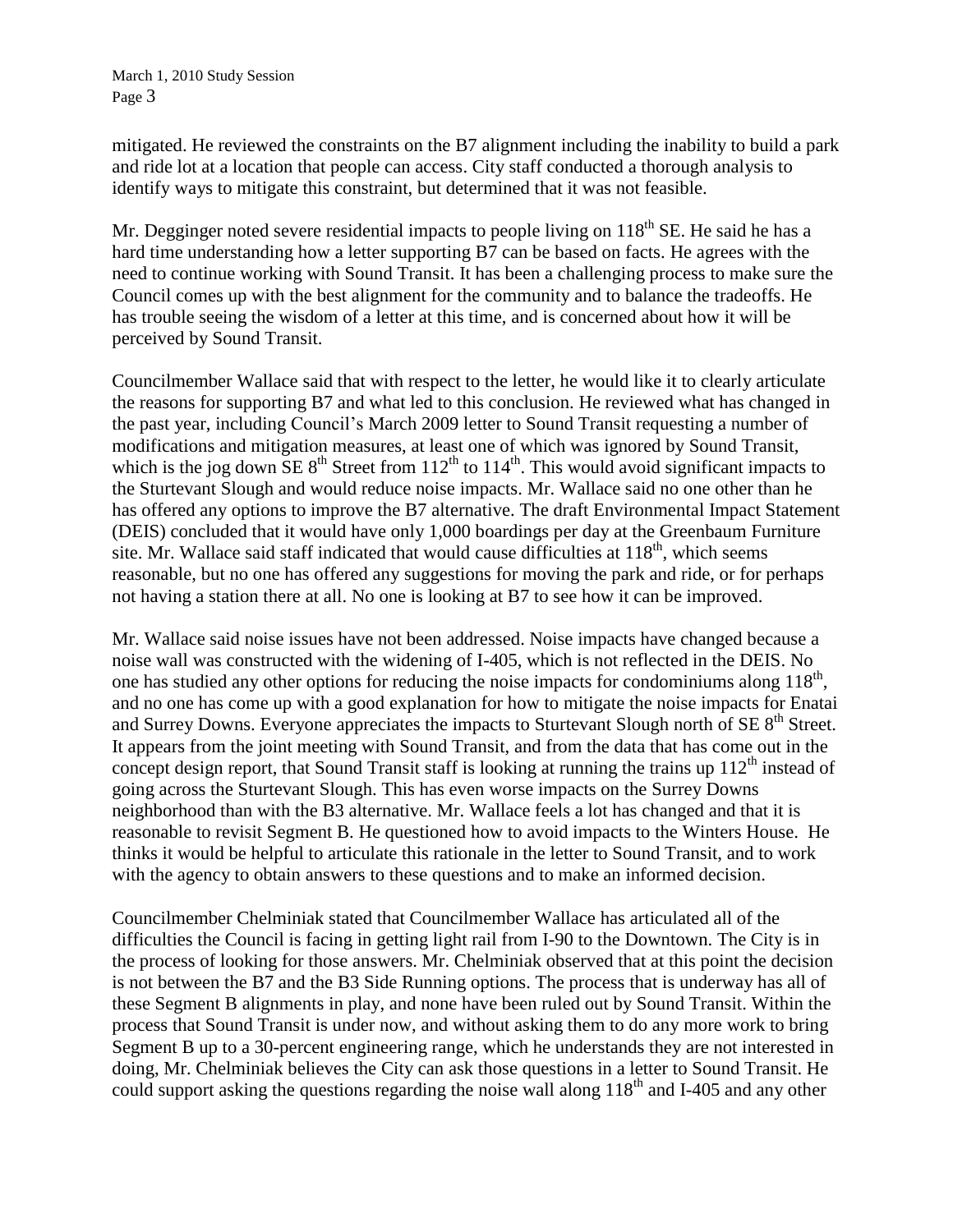changes that affect noise. He recalled Ms. Robertson's previous inquiry regarding the quality, value, and function of the affected wetlands. Councilmember Chelminiak feels questions are good at this time as opposed to blanket statements taking strong positions, when little or no new evidence has been presented to justify a change in position. He agrees with asking Sound Transit to review additional options for park and ride facilities.

Mr. Chelminiak is not willing to accept a route that does not provide light rail access for South Bellevue residents. He observed that it would be in the worst interest of Bellevue to build a facility that does not have access from Mercer Island, through South Bellevue, and into downtown Bellevue.

Councilmember Chelminiak would prefer a direct statement to Sound Transit that four members of the Bellevue City Council prefer alternative B7. He prefers to not take a vote, because anything less than a unanimous vote will not send a powerful message to Sound Transit. This would enhance the Mayor's ability to work with Sound Transit as well as Councilmember Balducci's ability to represent Bellevue on the Sound Transit Board. He is not interested in stating that Bellevue is withdrawing its request regarding the B7 Modified option. However, he suggested that the letter could acknowledge that Sound Transit does not intend to study it.

Councilmember Robertson said it is important to send a letter now so that Sound Transit and the public know the Council's position. She commented that the Council's letter last year did not mention the split vote. She said there are a number of unanswered questions on B7. She knows that B7 is still on the table, but she said Sound Transit is moving along with its version of the B3 Modified option rather than with B7. She has preferred B7 since she spent one year studying light rail on the Light Rail Best Practices Committee. She prefers this option because it involves a dedicated right-of-way and based on its noise, neighborhood, and environmental issues. She feels B7 sets up light rail for Phase 3 and preserves the roadway.

Ms. Robertson recalled that B7 was Council's contingency preference last year. New information has been developed since that time including the noise issue and the protection of the Winters House. She agrees with the need for a park and ride lot before the B7 alignment reaches downtown from I-90. She said it is time to send a letter to Sound Transit outlining the Council's position and requesting additional study. She would like City staff to develop more information as well. Ms. Robertson reiterated that last year three Councilmembers preferred B7, including Councilmember Noble who previously served in her current position.

Councilmember Degginger corrected that last year's letter did indicate that some Councilmembers preferred option B7. He recalled that alternative B7 was a well studied issue, and that the fatal flaw issues related to traffic impacts and park and ride capacity were raised by former Councilmember Noble. Mr. Noble was concerned about whether or not B7 could work because he knew there needed to be a park and ride lot that worked. He was absolutely in favor of and dedicated to the effectiveness of the park and ride system. Mr. Degginger opined that he does not believe that Mr. Noble would have been supportive of designing and building light rail at a location that could not accommodate a robust park and ride structure. Mr. Degginger noted that he was reminded of Mr. Noble's comments when he recently reviewed the Council's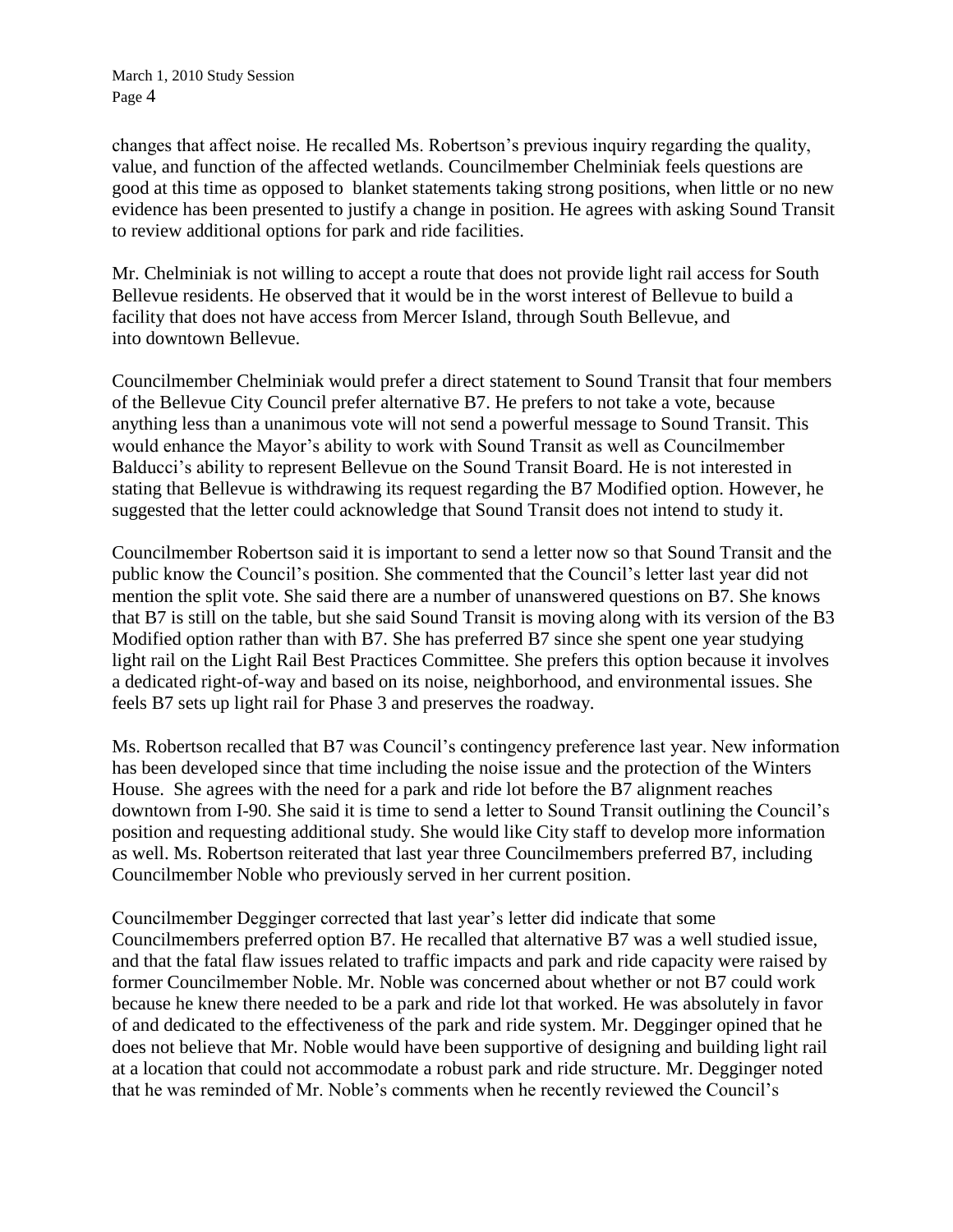discussions of the previous year. Councilmember Degginger recalled that Mr. Noble questioned Transportation Director Goran Sparrman about the functionality of the B7 alignment and whether a station and park and ride lot at  $118<sup>th</sup>$  and SE  $8<sup>th</sup>$  Street would be fatally flawed. Mr. Sparrman said staff determined that it would not be possible to have a functioning system within this constraint of the B7 option.

Mayor Davidson stated that Mr. Noble ultimately voted for the B7 alignment.

Mayor Davidson noted his own questions related to environmental issues. He observed that the information on environmental impacts appeared to be written by engineers and not by fish biologists. He feels more study is needed regarding how the wetlands and ecosystem function.

Councilmember Balducci expressed appreciation for the Sound Transit Board's willingness to meet with the Bellevue City Council. She supports continuing to work with Sound Transit to identify an alignment that is acceptable to the Council and also one that can be built. Regarding the Council's previous request that Sound Transit study the B7 Modified alternative, Ms. Balducci said she agrees with Mayor Davidson's suggestion to let Sound Transit know that Bellevue is no longer interested in this option. Ms. Balducci said Sound Transit has conducted some technical analysis of this suggested alternative.

Councilmember Balducci acknowledged that four Councilmembers appear to be in support of option B7. Given the interest in revising the Council's preferred Segment B option, Ms. Balducci said she would like to restate her position in favor of option B3 as the preliminary preferred alternative. She noted that the process is reaching a decision point on a preliminary preferred alternative that will be studied further as part of the FEIS. Upon completion of the FEIS, there will be more time for comments and the final decision on an alignment. Regarding requests for more information and concerns about the information to date, Ms. Balducci said this is exactly the appropriate time in the process for these questions. This information will lead to a final decision early next year.

Based on all of the information available to date, Ms. Balducci said she continues to support the B3 route as the best preliminary alternative for the overall transit system. The purpose is to serve transit users and to provide options for people who want the take transit. She observed that discussions about B7 have not centered on transit ridership and services, but have focused primarily on avoiding impacts. Ms. Balducci said that access to the South Bellevue Park and Ride facility is critical, given its location at the juncture of I-90 and I-405 and the significant transit market that already exists. If transit service is directed away from this hub, the light rail system is essentially abandoning the users of the park and ride lot.

Councilmember Balducci acknowledged that more work will be done to refine the costs, but at this point the preliminary cost estimates for each alternative are similar to each other. She recalled that one intent of the B3 Modified proposal was to reduce costs. However, the costs for this option did not decrease by much and are roughly the same as the costs for B7. Ms. Balducci stated that both alignments have impacts, including wetland impacts. She recalled an environmental report indicating that the B7 route impacts the two most sensitive areas (Near I-90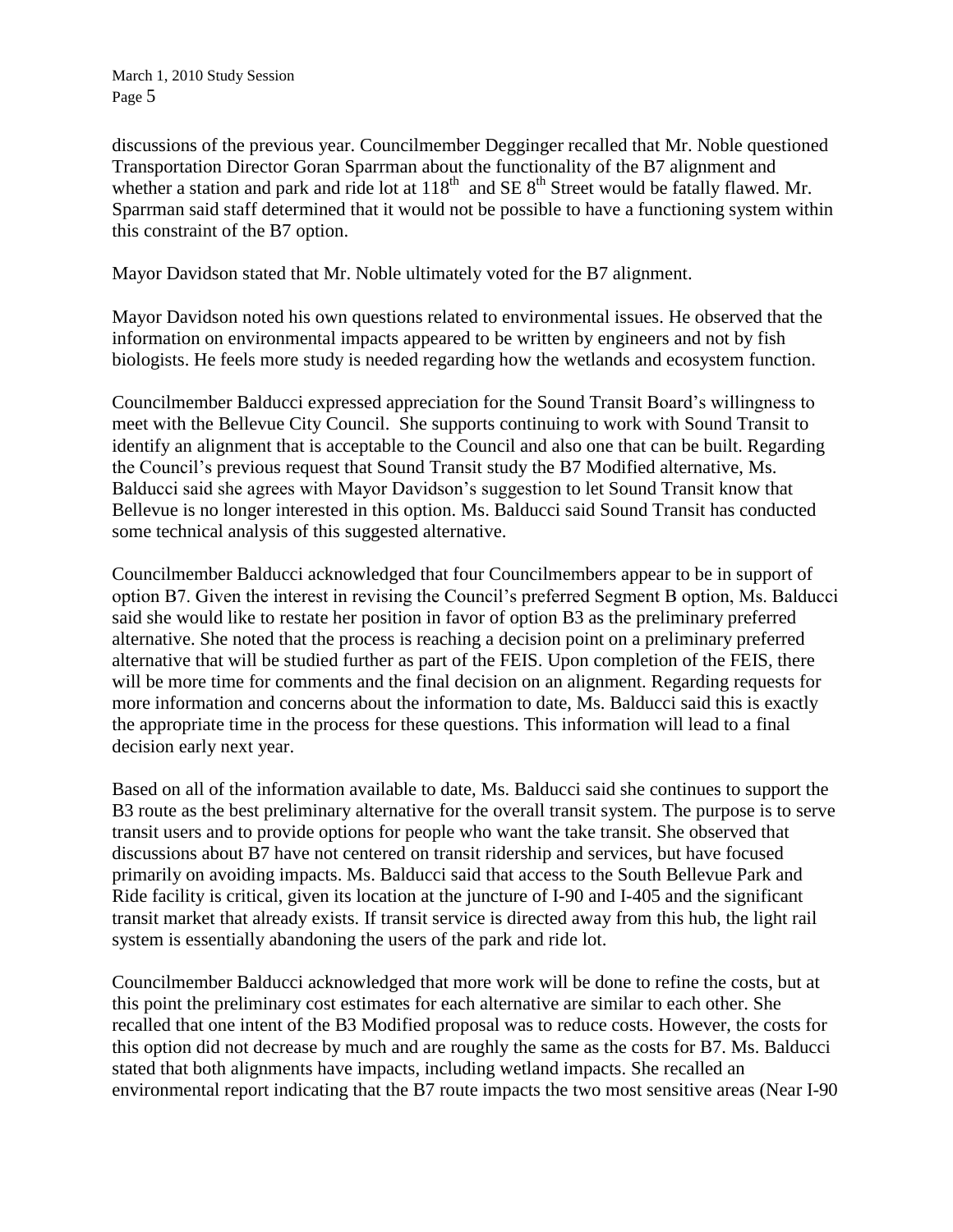where Chinook salmon gather, and the fish ladder), while the B3 route does not involve these impacts. There are noise impacts to residences and businesses along both alignments, and these will need to be mitigated for all alternatives. The B3 route impacts the Winters House, and a promising mitigation approach has been identified.

Councilmember Balducci said she continues to support the B3 Modified option. She would not support a statement declaring that the B7 route is the best alternative, but she would support a statement that says the majority of the Council thinks it is the best alternative. Ms. Balducci said she would prefer to not send a letter to Sound Transit at this time in terms of an overall strategy. She encouraged a focus instead on how get to some of the significant objectives of the City including a downtown tunnel and the mitigation of impacts. Given the funding challenges, Ms. Balducci encouraged the Council to continue to work through the discussion process with Sound Transit toward a set of tradeoffs that will lead to agreement on a project design. She feels that sending another letter at this point is not moving Bellevue toward the end goal. If there is a majority interest in sending a letter, Councilmember Balducci encouraged that it be written in a manner that is not harmful to ongoing negotiations with Sound Transit.

Mayor Davidson questioned whether a letter stating a Council majority in support of B7 would be less objectionable if it adds the caveat that this position is based on information currently available. Councilmember Balducci agreed that his statement is an accurate one.

Deputy Mayor Lee said the Council needs to provide a clear message to Sound Transit and the community. The Council did that last year when it proposed the B3 Modified alternative. More information has become available, and the City has conducted its own analysis. Citizen groups have provided additional insight and information. He said he has never been more convinced that the B7 alignment is the right one. He feels it is important to communicate the Council's position in a letter to Sound Transit, as suggested by Councilmember Robertson. The letter should express both the majority and minority opinions, and the Council needs to be transparent.

Mr. Lee said we talk about transit service. However, transit can be designed and that is why the South Bellevue Park and Ride works. If the Council picks B7, the transit service can be designed to support the B7 line. He noted that he is a strong transit advocate, and a future transit system can be designed. Mr. Lee opined that freeways are designed to move traffic. A major transit system should not be located near neighborhoods with considerable environmental constraints. Transit should be placed where cars can get in and out.

Deputy Mayor Lee said four Councilmembers, including himself, are convinced that B7 is the best alignment for light rail coming through Mercer Island and into Downtown Bellevue. He agreed with Councilmember Balducci about the need to continue to work collaboratively with the Sound Transit Board. The Council should use this opportunity to be collaborative and to agree to objectives to get light rail built throughout the region. He noted the need to keep costs down, keep impacts low, and work together. Mr. Lee said Councilmembers are proposing that the Council's preference for B7 be communicated at this time to the Sound Transit Board. He supports Councilmember Robertson's proposal and spoke in favor of writing a letter to Sound Transit.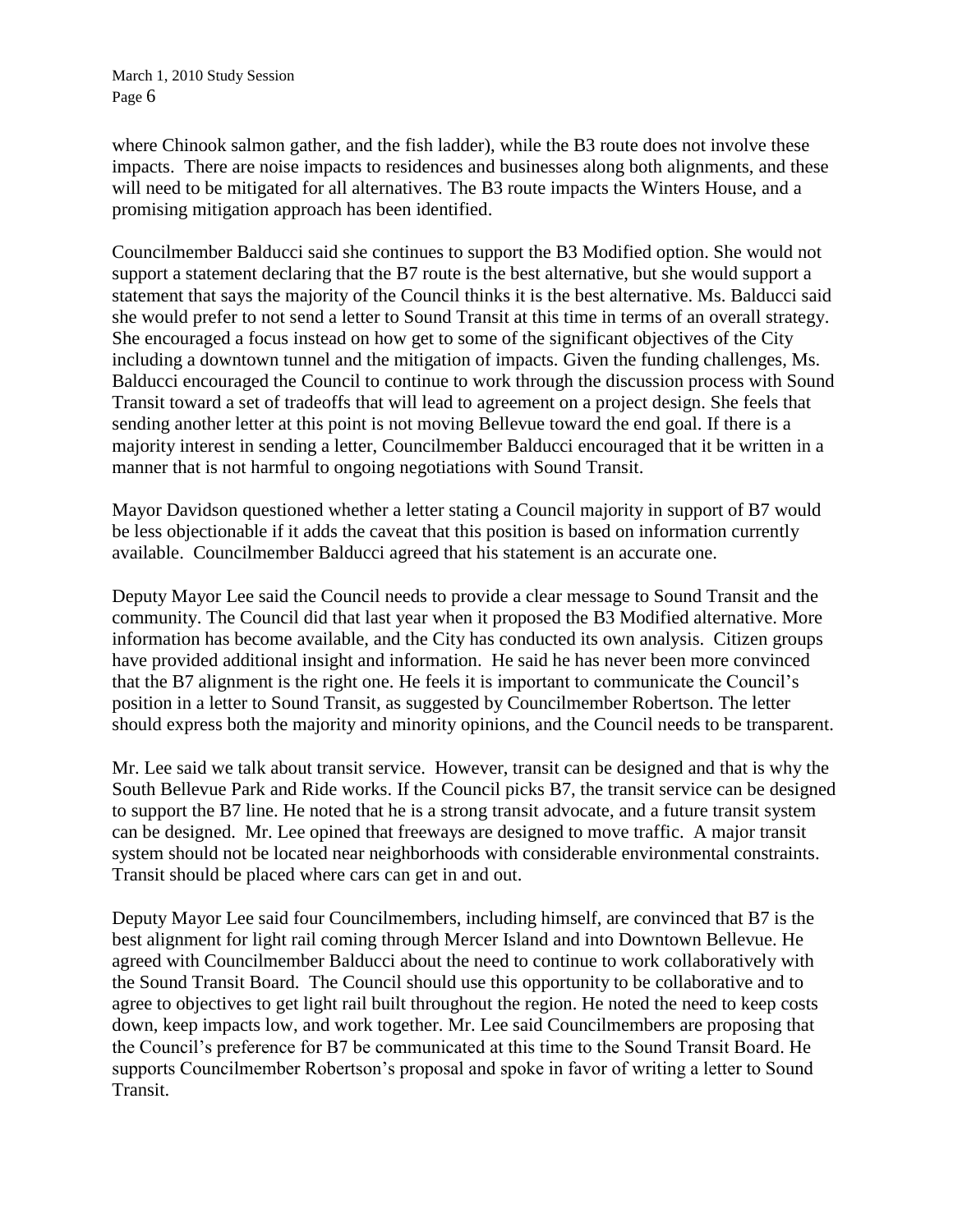Councilmember Degginger commented that he was looking at the letter sent by the Council last year. The letter raises issues that are still relevant, including advancing some discussion of traffic impacts along  $118<sup>th</sup>$ , evaluating future opportunities for regional transit connections, reviewing projected ridership, and identifying mitigation opportunities. At that time, the Council did ask Sound Transit to review certain aspects of option B7. Sound Transit did address some of those issues, although perhaps not to the extent requested by Bellevue. Mr. Degginger suggested that the proposed letter to Sound Transit address the criteria of ridership, park and ride access, and environmental impacts with regard to the Segment B options.

Mayor Davidson attempted to draw the conversation toward closure by summarizing the intent of the proposed letter. It should indicate that the current majority of the Council feels that B7 is the appropriate alignment. He noted that he has kept a list of other comments that have been suggested for the letter. Dr. Davidson said he heard Councilmember Degginger's concerns, and he suggested working to incorporate additional concerns expressed by other Councilmembers as well. Mayor Davidson stated a preference to avoid providing a list in the letter. He said the Council needs to collectively determine what information it wants to request.

Councilmember Chelminiak raised the issue about strategy, and about how will this be received at Sound Transit. He noted that Councilmember Balducci indicated that Sound Transit has received previous letters and is working on Bellevue's comments and issues. He respectfully disagreed with the Deputy Mayor that Sound Transit did not do anything or that they ignored the City's concerns. He commented that this is an ongoing process of review and decisions.

Councilmember Chelminiak expressed concern that Sound Transit will be confused by a new letter from the Bellevue City Council. Will they interpret it to mean that Bellevue wants B7 or nothing? Mr. Chelminiak said it is important to couch the Council's position in a manner that is respectful of the process that is going forward in accordance with the law. He appreciates that Sound Transit responded to Bellevue's request to study the B3 Side Running concept and to move it forward into the FEIS process. He is concerned that providing new direction to Sound Transit could result in no further study of the Segment B options, but only consideration of B7.

Mayor Davidson said he believes that the letter will not surprise Sound Transit, and if it is worded appropriately it will be received well by the Sound Transit Board

Mayor Davidson directed staff to write a letter reflecting tonight's comments and to bring it back for Council review and adoption. He suggested that the letter be relatively brief.

Councilmember Wallace expressed a preference for Councilmember Robertson's draft. He feels it is time to ask Sound Transit to look at other options for combining light rail access to the South Bellevue Park and Ride lot with usage of the BNSF rail corridor. Looking at the letter from the Council last year, he suggested drawing from the flavor of what that letter had to say. He further suggested drawing from the Light Rail Best Practices Report and the City's Comprehensive Plan in writing this new letter.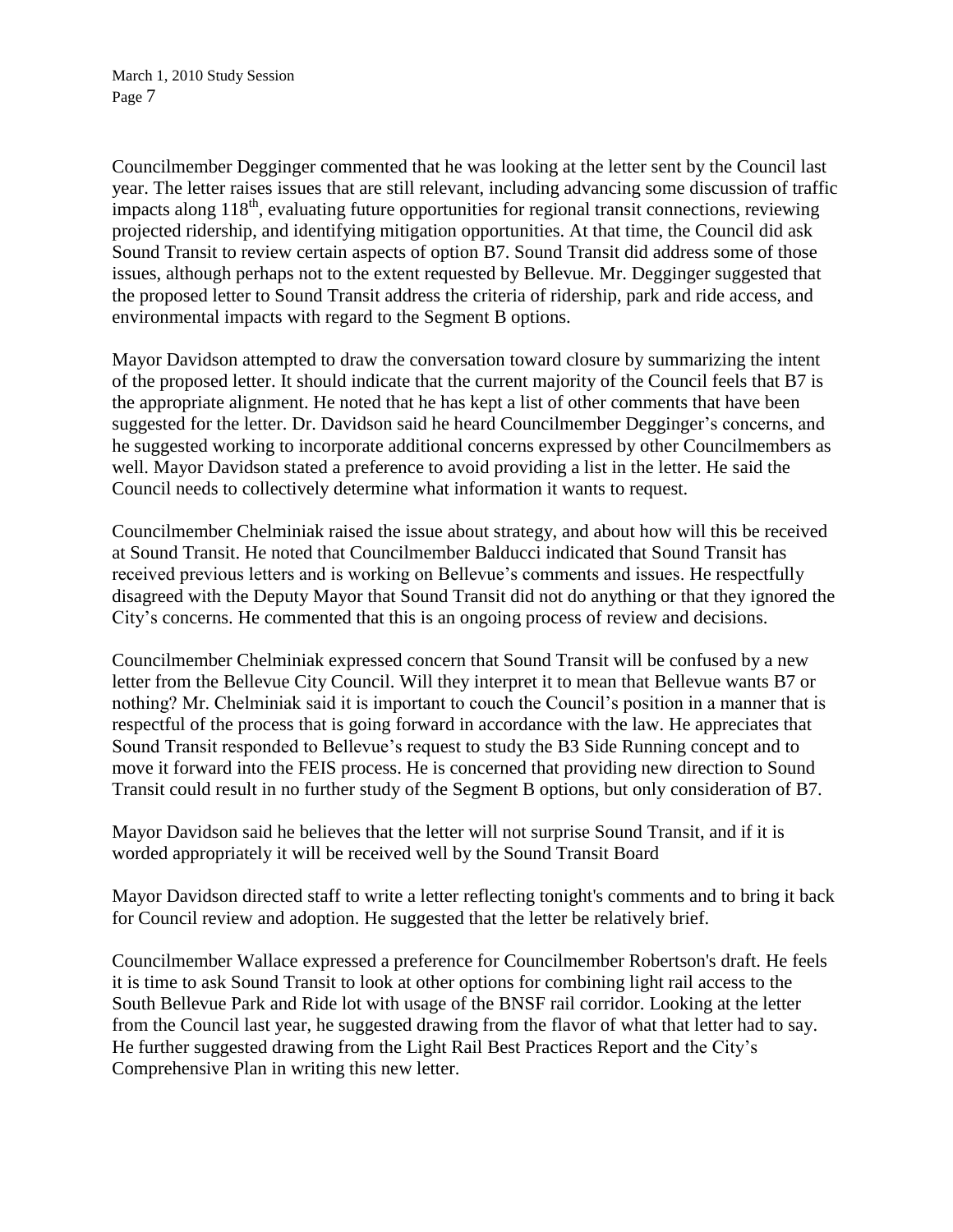Responding to Councilmember Robertson, Mr. Sarkozy suggested that staff distribute a draft letter by Thursday for Council review.

Councilmember Balducci stated that if the letter is intended to include the level of detail and argumentative statements that are in previous letters and in this draft memo, there will not be Council agreement on the letter. If the Council wants to have a statement of clear policy from this Council, then it needs to be "short and sweet." Ms. Balducci observed that there are statements in Councilmember Robertson's memo that she cannot agree with and/or are not factual.

(b) NE 15th Corridor Consultant Agreement for Engineering Services

Mr. Sarkozy opened staff's update on East Link Segment D through the Bel-Red corridor

Transportation Director Goran Sparrman reviewed that Segment D runs from the hospital district on  $116<sup>th</sup>$  Avenue NE, east to the Overlake area and the Bellevue-Redmond boundary. Staff is seeking Council approval to move forward with a design contract to begin conceptual engineering for the NE  $15<sup>th</sup>/16<sup>th</sup>$  Street corridor, which will accommodate a portion of the East Link line.

Bernard van de Kamp, Regional Projects Manager, recalled discussion with the Council on October 12, 2009, regarding the Spring District project in the Bel-Red corridor. This project represents redevelopment of the former Safeway distribution site by Wright Runstad. The Sound Transit Board directed staff to study alternatives for navigating the  $120<sup>th</sup>/124<sup>th</sup>$  segment, including a retained cut alternative rather than running light rail on the NE  $15<sup>th</sup>/16<sup>th</sup>$  Street median. Mr. van de Kamp said a grade separation analysis will be conducted with regard to the NE 20<sup>th</sup> Street/136<sup>th</sup> Place NE area.

Mr. van de Kamp recalled that the Bel-Red Plan was adopted last February, and Sound Transit's light rail planning for Segment D is beginning to reflect the City's new plans and policies. He said it is envisioned that light rail will cross 120<sup>th</sup> Avenue at-grade and become grade-separated at 124<sup>th</sup> Avenue. A full traffic analysis will be conducted as part of the FEIS. City staff is reviewing Sound Transit's initial design submittals, which are based on the Council's selection last year of the D2A option as the preliminary preferred alternative.

Councilmember Wallace asked staff to describe the retained cut option. Mr. van de Kamp explained that the current direction of Sound Transit is to go with the North Hybrid alternative, which is primarily an at-grade alternative between  $120^{th}$  and  $124^{th}$ . It would cross over  $120^{th}$  at street level to a station, and then become elevated over  $124<sup>th</sup>$  Avenue NE. It would continue as an elevated line until merging back into the NE  $15<sup>th</sup>/16<sup>th</sup>$  corridor. An alternative to this would be a retained cut alignment following the same path, but it would stay at roughly the same level as the BNSF corridor. This route goes underneath 120<sup>th</sup> and contains a below-grade station on the Spring District site, then continues east to go under  $124<sup>th</sup>$ . The retained cut option is not currently being pursued by Sound Transit, but it is an option. It would be more costly than the first alignment described above.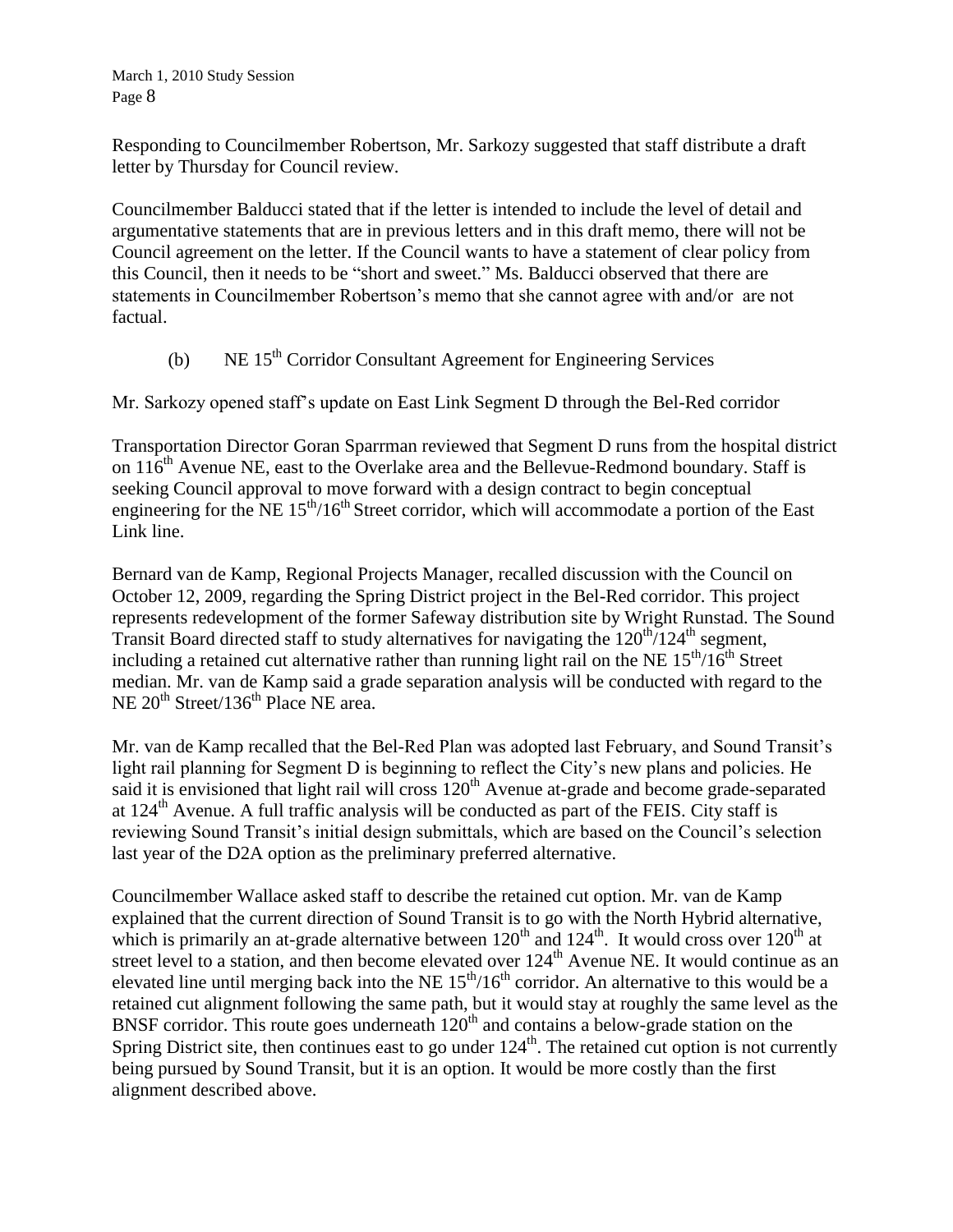In further response to Mr. Wallace, Mr. van de Kamp said the current thinking is to move forward with the  $15<sup>th</sup>/16<sup>th</sup>$  corridor as envisioned in the Bel-Red plan. The concept is to separate the light rail and roadway and to build them independently, which is in part responsive to concerns from the Council that the plan for NE  $15<sup>th</sup>$  would be too wide if it contained all of the pedestrian and mobility elements. Mr. van de Kamp said much of the space between the north edge of the NE  $15<sup>th</sup>$  corridor and the south edge of the East Link alignment could be developed while some of the space will provide public access. Sound Transit's current plan for  $136<sup>th</sup> NE$ and NE  $20<sup>th</sup>$  is an at-grade crossing. The East Link draft environmental impact statement did not reflect the Bel-Red redevelopment plan, but the final EIS will reflect that plan.

Councilmember Wallace commented that the same noise issues for at-grade alignments will be present in the Bel-Red area. He suggested that noise issues need to be studied for Segment D as well as for Segment B. Mr. van de Kamp said Sound Transit intends to reflect the actual operating experience of the Central Link project in the East Link FEIS noise analysis.

Deputy Mayor Lee noted that staff has mentioned Sound Transit's plans and considerations, and the City's input to Sound Transit. He stated that he would like to have staff keep track of these so they are not lost.

Councilmember Balducci noted that the retained cut idea is not new and that it came up during the original discussions of Segment D. She thought the idea was proposed by Wright Runstad. She opined that it does allow for some interesting land use and design forms, and it responds to concerns that the NE 15<sup>th</sup> Street corridor remains manageable and does not become a wide pedestrian barrier. She wants to see where the design goes. She also feels it is important to remind everyone that the Sound Transit Board motion did not just direct that the City explore this, but it directed that it be explored and considered if partnerships can be found. Ms. Balducci said this is another potential area of the budget to be monitored and considered within the context of tradeoffs with other light rail costs.

Mr. Sarkozy noted the importance of including the design of the NE  $15<sup>th</sup>$  Street corridor in the City's work plan to ensure good long-term planning of light rail and the Bel-Red area.

Mr. Sparrman said staff is requesting Council direction tonight to create a new Capital Investment Program (CIP) project (PW-R-163) called the NE  $15<sup>th</sup>$  Street Multi-Modal Corridor. Segment 1, which extends from  $116^{th}$  Avenue NE to  $124^{th}$  Avenue NE. Staff is requesting a transfer of Mobility and Infrastructure Initiative funds to the new CIP project, and authorization to proceed with a consultant agreement for pre-design engineering of the NE  $15<sup>th</sup>$  Street corridor. Mr. Sparrman explained how the work relates to light rail planning including street crossings and pedestrian facilities. The NE 15<sup>th</sup> Street project provides transportation system benefits to the broader arterial system beyond the Bel-Red corridor.

Dave Berg, Deputy Director of Transportation, reviewed the project costs, design options, and pre-design phasing plan. Phase 1 brings the full corridor,  $116^{th}$  Avenue NE to Northup Way, to a five-percent engineering level. Phase 2 achieves the 15-percent engineering level for the section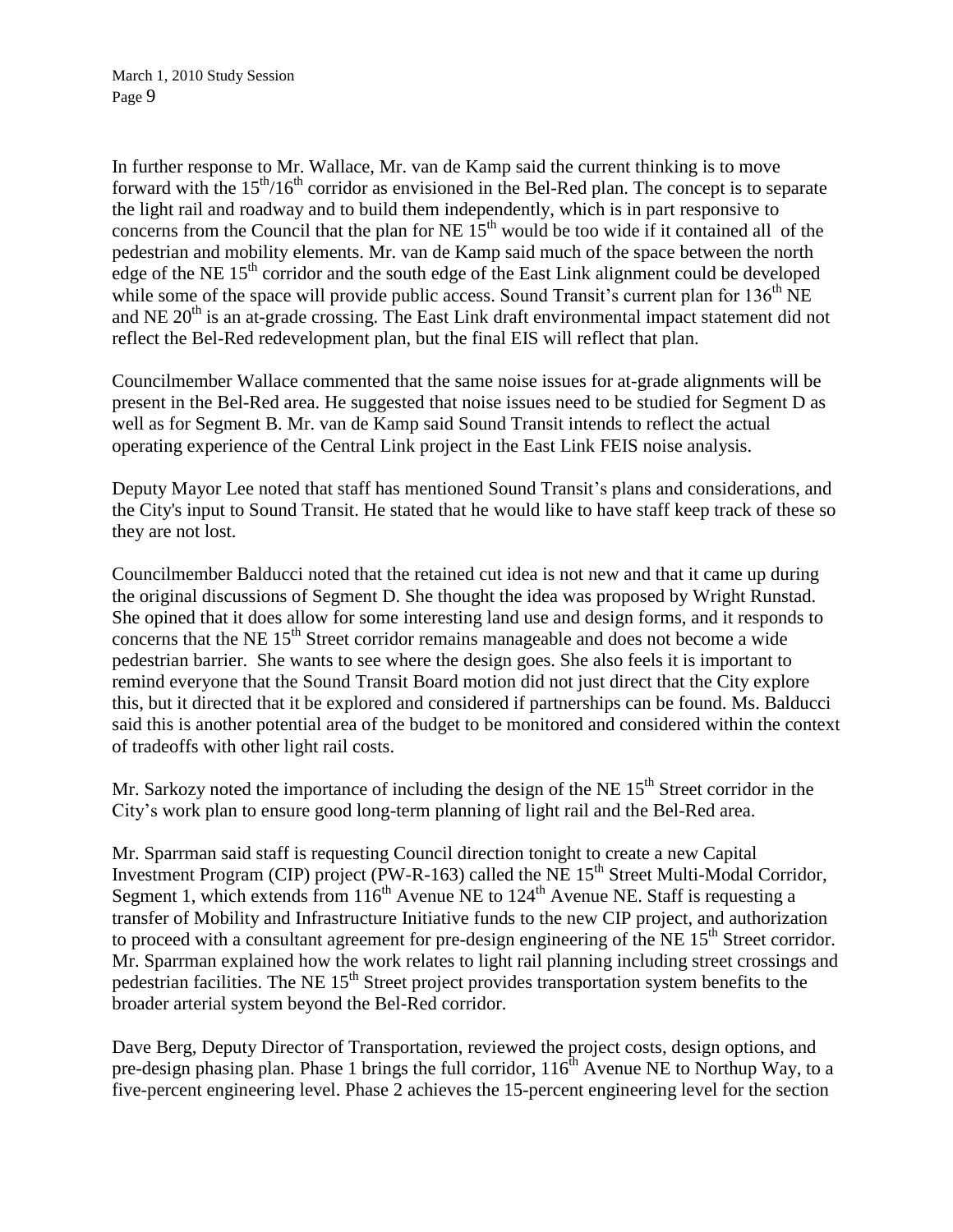between  $116<sup>th</sup>$  and  $124<sup>th</sup>$  Avenues NE. Products of the work will be a Comprehensive Plan Amendment, Corridor Plan and Standards, and Spring District Interlocal Cooperative Agreement with Sound Transit.

Project costs are \$450,000 for Phase 1 and \$881,000 for Phase 2, for a total cost of \$1.3 million. Mr. Berg said \$331,584 is available in the Bel-Red Early Implementation Plan [CIP Plan No. PW-R-153], and remaining funding would come from the new CIP project [PW-R-163] using Mobility and Infrastructure Initiative funds. Mr. Berg summarized that staff is requesting three actions from the Council: 1) Creation of the new CIP project, 2) Transfer of Mobility and Infrastructure Initiative funds to the new project, and 3) Authorization of a consultant agreement for pre-design engineering for the NE  $15<sup>th</sup>$  Street corridor.

Responding to Councilmember Balducci, Mr. Berg explained that the \$1 million in Mobility and Infrastructure funding comes from CIP Plan No. G-80, which was set up to receipt the property tax revenue from the first 3 percent property tax rate increase authorized by the Council in 2009. The funding for Phase 2 would come through bonding a portion of that initial 3 percent property tax increase, which has already been approved.

In further response to Councilmember Balducci, Mr. Berg confirmed that there is a decision point following Phase 1. Council could choose to authorize the full contract now and still have this decision point, or the Council could choose to fund Phase 1 only at this time.

Councilmember Balducci noted the use of the term corridor concept, which sounds like perhaps one plan will be developed. She would like to see options from which the Council could choose desired elements and configurations. Mr. Sparrman responded that staff plans to do the latter. Staff recognizes that the corridor must meet multiple needs, and intends to present options to the Council and to discuss the tradeoffs for each option and configuration.

Responding to Mayor Davidson, Mr. Sparrman explained that the last 3 percent property tax increase generated a revenue stream, which was bonded to create approximately \$10 million, some of which Council had committed to the NE  $4<sup>th</sup>$  Street project and others. Staff is requesting that \$1 million left over from completed projects be transferred to the new NE 15<sup>th</sup> Street project.

Councilmember Wallace encouraged the Council to authorize Phase 1 only at this time. He spoke to the need to be able to put staff in a position to communicate with Sound Transit and Wright Runstad, and to set up discussions for potential grants for this project. The project is taking up a huge portion of the capital budget. Mr. Wallace feels that the Council needs to get further along in its budget discussions, and at the same time get more answers to questions about this road project before moving forward with Phase 2.

Mr. Wallace pointed to the project map and stated that he is not convinced that the first section of the corridor provides sufficient benefits and value to the road network to justify the costs. He does not see the need to go to 15 percent design yet. With adjustments to the grades of  $120<sup>th</sup>$  and 124<sup>th</sup>, Mr. Wallace questioned whether it would make sense to add 120<sup>th</sup> and 124<sup>th</sup>, south to Bel-Red Road, into the 5 percent design level now, or whether that is something that can be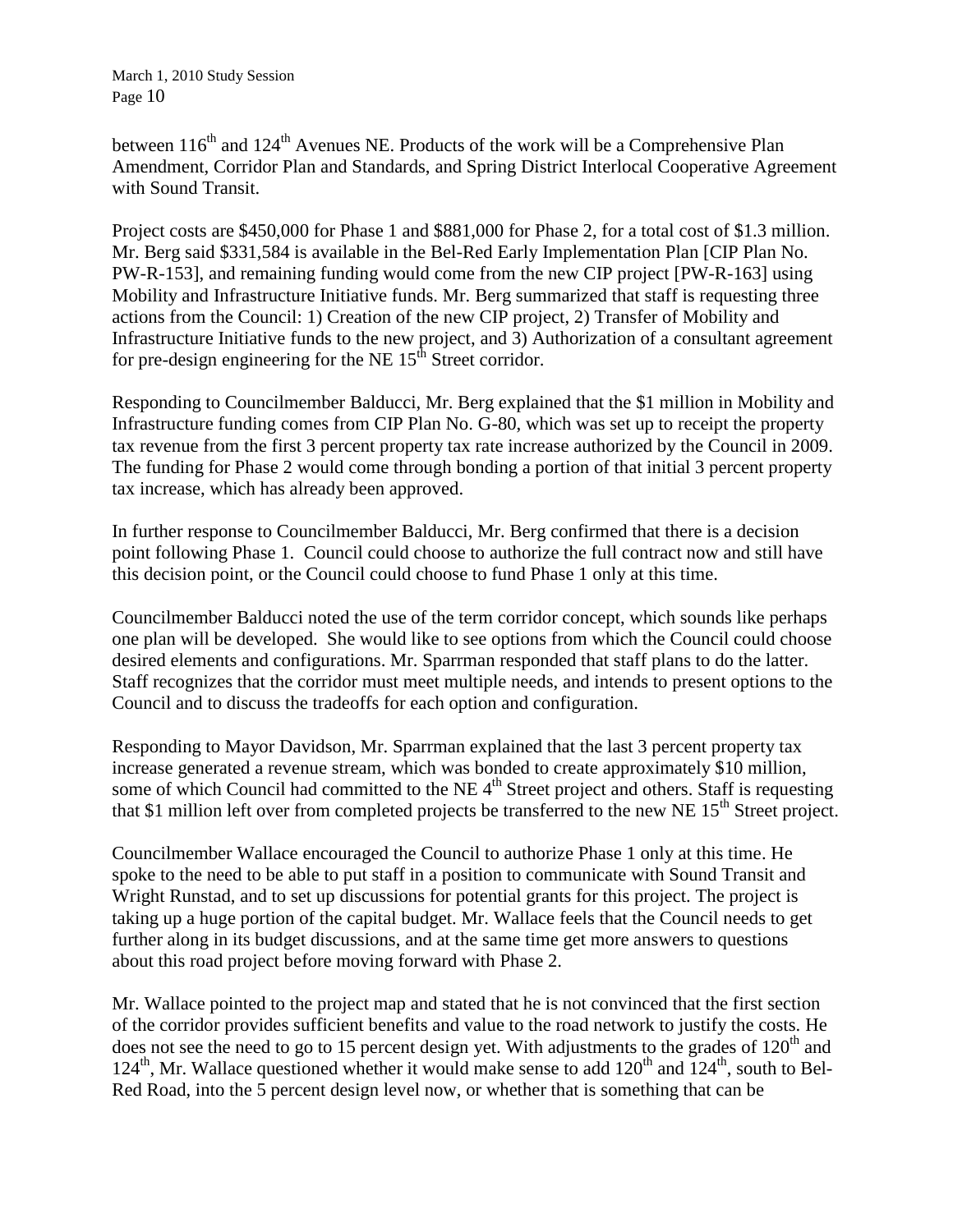evaluated through this design contract. Mr. Berg said the work will evaluate, at a relatively cursory level, whether the grades are going to work at Bel-Red Road and the new NE  $15<sup>th</sup>$  Street corridor.

Councilmember Wallace said it would be helpful to understand the costs to take the other segments in the corridor plan to the 5 percent level, in order to understand full costs and value engineering opportunities. He would like to understand the construction costs of each separate piece, in order to evaluate the costs and benefit of each. Having read the contract, he said it is difficult to understand which parts of the contract apply to the two separate phases. He would like the opportunity to approve Phase 1 separately, and to review a separate contract for that work only.

Responding to Councilmember Balducci, Councilmember Wallace clarified that he is concerned about the cost of the segment from  $116<sup>th</sup>$  Avenue NE to  $120<sup>th</sup>$  Avenue NE, which includes a bridge over the BNSF right-of-way. He wonders whether the benefits justify the cost of \$87 million. He questioned whether that section of the project is necessary to the overall function of the traffic system.

Councilmember Balducci opined that this is the primary component of the NE  $15<sup>th</sup>$  Street project, which was approved as the centerpiece of the Bel-Red transportation system.

Responding to Ms. Balducci, Councilmember Wallace said he would like to revisit the costs and justification for this project.

Mayor Davidson asked Councilmember Wallace if he was suggesting using Bel-Red Road or NE 12<sup>th</sup> Street, and then going north on 120<sup>th</sup>, instead of providing the bridge over the BNSF rightof-way. Councilmember Wallace said he would like to know how the traffic system functions without that piece and what the impacts are if it is not constructed. He reiterated that it is very expensive.

Councilmember Degginger stated that he hopes the Council is not going to revisit the entire Bel-Red Corridor Plan, which the Council, staff, and citizens spent more than two years to develop. However, he agrees with a need to better understand the pre-design work phasing. He suggested it would be helpful to better understand what will be accomplished and delivered with each phase. His general philosophy is to be supportive of retaining help to obtain good information that will enable appropriate decisions with respect to the cross-sectional area of NE 15<sup>th</sup> Street. This will help the City work through issues with Sound Transit and Wright Runstad.

Mr. Degginger recalled that the Council set priorities for the use of bonded funds. He is not comfortable taking \$1 million of those funds for this project until at least understanding how the rest of the bond monies will be spent. He confirmed to Mr. Sparrman that his question pertains to all of the monies raised through the 3 percent property tax increase for 2009, and how those funds are to be allocated. Councilmember Degginger said he will feel more comfortable about tonight's proposal after he sees the phasing, milestones, and deliverables of the consultant agreement.